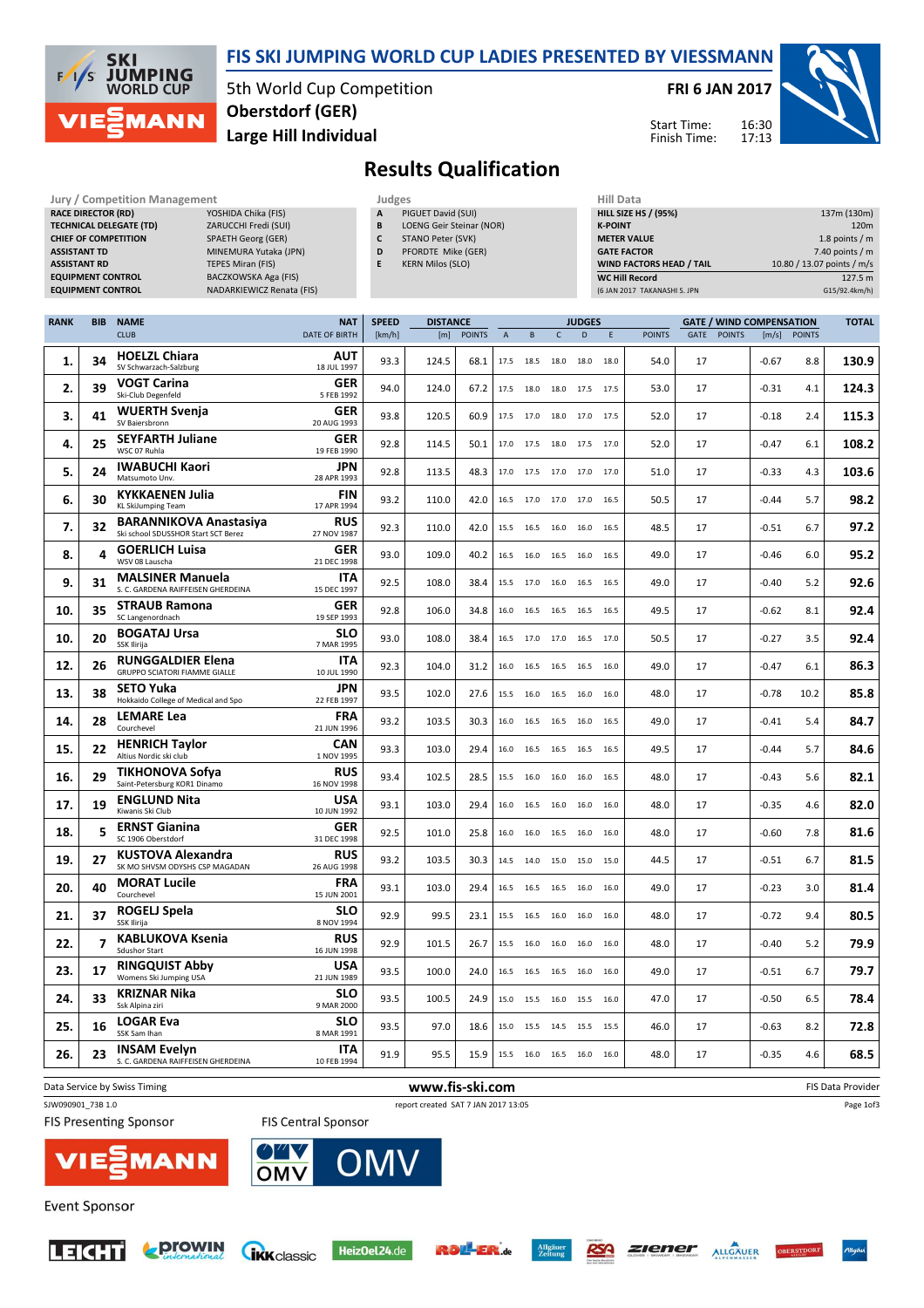FIS SKI JUMPING WORLD CUP LADIES PRESENTED BY VIESSMANN



5th World Cup Competition Large Hill Individual Oberstdorf (GER)

FRI 6 JAN 2017

Start Time: Finish Time:



### Results Qualification

| <b>RANK</b>  | <b>BIB</b>           | <b>NAME</b>                                                      | <b>NAT</b>                | <b>SPEED</b> | <b>DISTANCE</b> |               |                | <b>JUDGES</b> |              |                              |      |               | <b>GATE / WIND COMPENSATION</b> |               |         |               |      |
|--------------|----------------------|------------------------------------------------------------------|---------------------------|--------------|-----------------|---------------|----------------|---------------|--------------|------------------------------|------|---------------|---------------------------------|---------------|---------|---------------|------|
|              |                      | <b>CLUB</b>                                                      | <b>DATE OF BIRTH</b>      | [km/h]       | [m]             | <b>POINTS</b> | $\overline{A}$ | B             | $\mathsf{C}$ | D                            | F    | <b>POINTS</b> | GATE                            | <b>POINTS</b> | [m/s]   | <b>POINTS</b> |      |
| 27.          | 3                    | <b>REISCH Agnes</b><br>Wsv Isnv                                  | <b>GER</b><br>11 OCT 1999 | 93.1         | 95.5            | 15.9          | 16.0           | 15.5          | 15.5         | 16.0                         | 16.0 | 47.5          | 17                              |               | $-0.28$ | 3.7           | 67.1 |
| 28.          | 11                   | <b>HESSLER Pauline</b><br>WSV 08 Lauscha                         | GER<br>13 SEP 1998        | 92.3         | 95.5            | 15.9          |                |               |              | 16.0 16.5 16.0 16.5 16.0     |      | 48.5          | 17                              |               | $-0.18$ | 2.4           | 66.8 |
| 29.          | 18                   | <b>BLAZKOVA Barbora</b><br>Jkl Desna                             | <b>CZE</b><br>23 SEP 1997 | 92.4         | 95.0            | 15.0          | 15.0           | 15.5          |              | 15.0 15.0 16.0               |      | 45.5          | 17                              |               | $-0.41$ | 5.4           | 65.9 |
| 29.          | 15                   | <b>TANAKA Atsuko</b><br>Altius Nordic Ski Club                   | <b>CAN</b><br>25 JAN 1992 | 93.0         | 94.5            | 14.1          | 16.0           | 16.0 16.0     |              | 16.0                         | 16.0 | 48.0          | 17                              |               | $-0.29$ | 3.8           | 65.9 |
|              | <b>Not Qualified</b> |                                                                  |                           |              |                 |               |                |               |              |                              |      |               |                                 |               |         |               |      |
|              |                      | <b>HARALAMBIE Daniela</b>                                        | <b>ROU</b>                |              |                 |               |                |               |              |                              |      |               |                                 |               |         |               |      |
| 31.          | 36                   | CS Dinamo Bucuresti-Centrul Sportiv<br><b>PURKER Claudia</b>     | 14 AUG 1997<br><b>AUT</b> | 93.2         | 95.0            | 15.0          |                |               |              | 15.5 15.5 16.0 15.5 16.0     |      | 47.0          | 17                              |               | $-0.15$ | 2.0           | 64.0 |
| 32.          | 13                   | SC Bischofshofen-Salzburg                                        | 15 JAN 1999               | 92.8         | 93.0            | 11.4          | 15.5           | 15.0          |              | 15.0 15.5 15.5               |      | 46.0          | 17                              |               | $-0.46$ | 6.0           | 63.4 |
| 33.          | 10                   | <b>LUSSI Nina</b><br>New York Ski Ed Foundation                  | <b>USA</b><br>29 MAR 1994 | 93.7         | 92.0            | 9.6           | 15.0           | 15.0          | 15.5         | 15.5 15.0                    |      | 45.5          | 17                              |               | $-0.48$ | 6.3           | 61.4 |
| 34.          | $\overline{2}$       | <b>KRAUS Henriette</b><br>Sg Nickelhuette aue                    | GER<br>30 JAN 1999        | 92.9         | 90.5            | 6.9           |                | 15.5 16.0     |              | 16.0 16.0 16.0               |      | 48.0          | 17                              |               | $-0.26$ | 3.4           | 58.3 |
| 35.          | 21                   | <b>MORK Anniken</b><br>Ready                                     | <b>NOR</b><br>16 JAN 1991 | 92.8         | 89.0            | 4.2           |                | 15.5 16.0     |              | 15.5 15.5 15.5               |      | 46.5          | 17                              |               | $-0.47$ | 6.1           | 56.8 |
| 36.          | 14                   | <b>OPSETH Silje</b><br>Holevaringen Il                           | <b>NOR</b><br>28 APR 1999 | 94.2         | 89.0            | 4.2           | 15.5           | 16.0          | 15.5 16.0    |                              | 16.0 | 47.5          | 17                              |               | $-0.28$ | 3.7           | 55.4 |
| 37.          | 6                    | <b>HUBER Julia</b><br>SK Rottenmann-Steiermark                   | <b>AUT</b><br>29 NOV 1998 | 93.2         | 90.0            | 6.0           |                |               |              | 15.5 15.0 15.5 15.5 15.5     |      | 46.5          | 17                              |               | $-0.18$ | 2.4           | 54.9 |
| 38.          | 12                   | <b>GERAGHTY-MOATS Tara</b><br>New York Ski Ed Foundation         | <b>USA</b><br>12 APR 1993 | 92.9         | 88.5            | 3.3           | 14.5           | 15.5          | 16.5         | 16.0                         | 15.5 | 47.0          | 17                              |               | $-0.20$ | 2.6           | 52.9 |
| 39.          | 8                    | <b>SEPANDJ Jasmine</b><br>Altius Nordic ski club                 | <b>CAN</b><br>5 APR 1995  | 91.8         | 87.0            | 0.6           | 13.5           | 14.5          | 15.0         | 14.5                         | 15.0 | 44.0          | 17                              |               | $-0.17$ | 2.2           | 46.8 |
| 40.          | 1                    | <b>HAUER Nicole</b><br>WSV DJK Rastbuechl                        | GER<br>9 MAR 1987         | 93.2         | 75.5            | $-20.1$       |                |               |              | 14.0  15.0  13.0  14.0  14.5 |      | 42.5          | 17                              |               | $-0.19$ | 2.5           | 24.9 |
|              |                      |                                                                  |                           |              |                 |               |                |               |              |                              |      |               |                                 |               |         |               |      |
| Prequalified | 42                   | <b>HENDRICKSON Sarah</b><br>Womens Ski Jumping USA               | <b>USA</b><br>1 AUG 1994  | 92.1         | 104.5           | 32.1          |                |               |              |                              |      |               | 17                              |               | $-0.05$ | 0.7           |      |
|              | 43                   | <b>ALTHAUS Katharina</b><br>SC 1906 Oberstdorf                   | GER<br>23 MAY 1996        | 94.0         | 126.0           | 70.8          |                |               |              |                              |      |               | 17                              |               | $-0.13$ | 1.7           |      |
|              | 44                   | <b>VTIC Maja</b><br>SD Zabrdje                                   | <b>SLO</b><br>27 JAN 1988 | 93.7         | 118.5           | 57.3          |                |               |              |                              |      |               | 17                              |               | $-0.15$ | 2.0           |      |
|              | 45                   | <b>KLINEC Ema</b><br>Ssk Alpina ziri                             | <b>SLO</b><br>2 JUL 1998  | 93.0         | 119.5           | 59.1          |                |               |              |                              |      |               | 17                              |               | $-0.27$ | 3.5           |      |
|              | 46                   | <b>AVVAKUMOVA Irina</b><br>Moscow RGSH Stolitsa Dinamo           | <b>RUS</b><br>14 SEP 1991 | 93.2         | 124.5           | 68.1          |                |               |              |                              |      |               | 17                              |               | $-0.19$ | 2.5           |      |
|              | 47                   | <b>LUNDBY Maren</b><br>Kolbukameratene                           | <b>NOR</b><br>7 SEP 1994  | 93.5         | 108.0           | 38.4          |                |               |              |                              |      |               | 17                              |               | $-0.53$ | 6.9           |      |
|              | 48                   | <b>SEIFRIEDSBERGER Jacqueline</b><br>SC Waldzell-Oberoesterreich | <b>AUT</b><br>20 JAN 1991 | 93.4         | 117.5           | 55.5          |                |               |              |                              |      |               | 17                              |               | $-0.21$ | 2.7           |      |
|              | 49                   | <b>ITO Yuki</b><br>Tsuchiya Home Ski Team                        | <b>JPN</b><br>10 MAY 1994 | 93.0         | 122.5           | 64.5          |                |               |              |                              |      |               | 17                              |               | $-0.30$ | 3.9           |      |
|              | 50                   | <b>IRASCHKO-STOLZ Daniela</b><br>WSV Eisenerz-Steiermark         | <b>AUT</b><br>21 NOV 1983 | 93.5         | 126.0           | 70.8          |                |               |              |                              |      |               | 17                              |               | $-0.41$ | 5.4           |      |
|              | 51                   | <b>TAKANASHI Sara</b><br>KURARAY                                 | JPN<br>8 OCT 1996         | 92.4         | 127.5           | 73.5          |                |               |              |                              |      |               | <b>©15</b>                      |               | $-0.35$ | 4.6           |      |
|              |                      |                                                                  |                           |              |                 |               |                |               |              |                              |      |               |                                 |               |         |               |      |

#### **Disqualified**

9 D AGOSTINA Roberta ITA ITA SCE 4

SCE 4 : SUIT